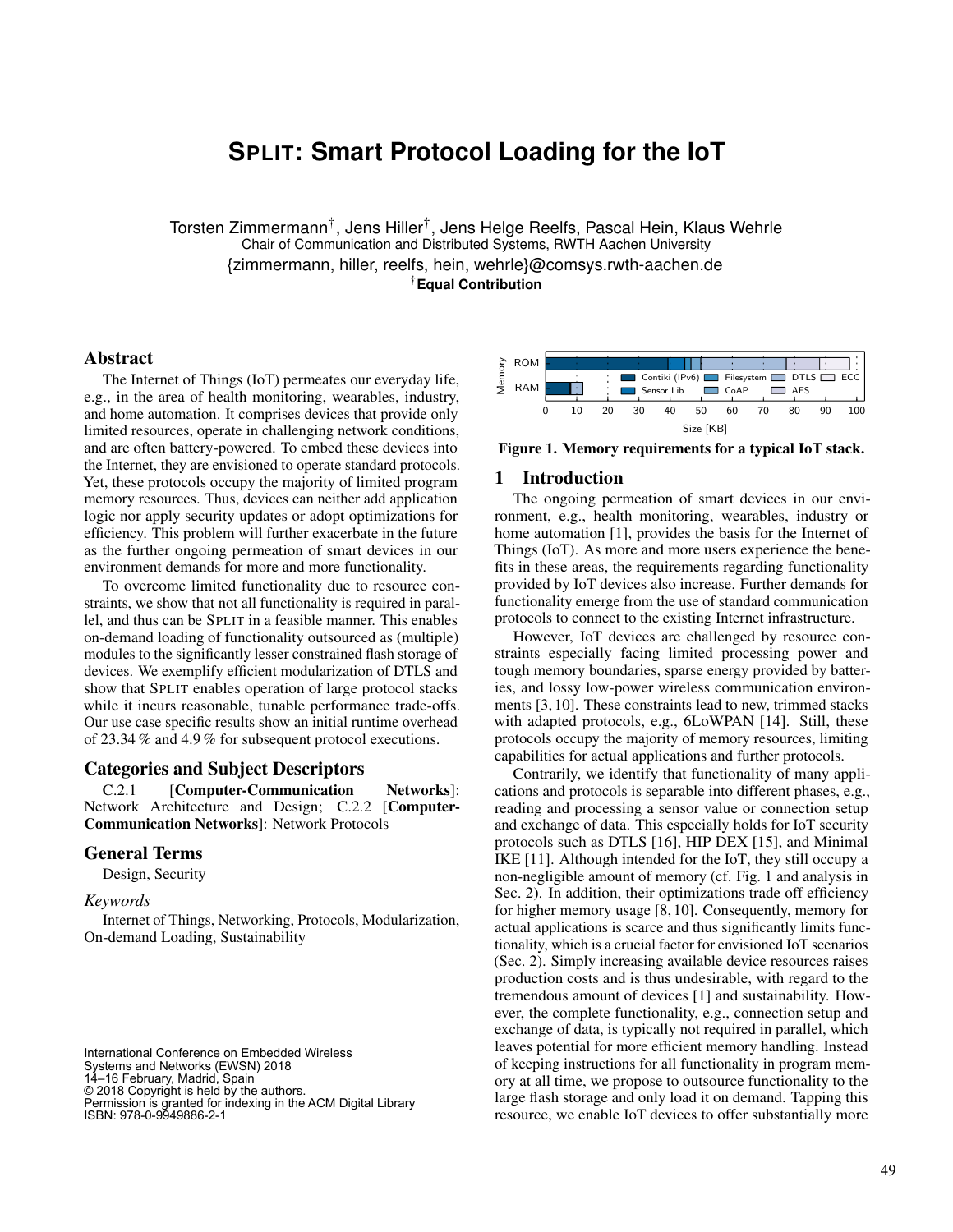functionality. Existing approaches (Sec. 3) that exchange functionality at runtime mainly focus on reconfigurability and updatability after deployment [5, 17, 19]. Complementing these approaches, we analyze effect, feasibility, and applicability of on-demand loading for IoT stacks to efficiently use memory. Specifically, our contributions are as follows:

- We present Smart Protocol Loading for the IoT (SPLIT), a mechanism for on-demand loading of functionality outsourced as (multiple) modules to the less constrained flash storage of devices. Outsourced functionality only employs resources when needed for execution (Sec. 4).
- We implement and evaluate SPLIT and highlight its applicability by employing the de-facto standard IoT security protocol DTLS (Sec. 5).

#### 2 Memory Constraints Limit Functionality

We first analyze required functionality in typical IoT environments to highlight today's problem of limited functionality on memory-constrained devices: Typical tasks in the IoT involve communication with multiple entities locally or via the Internet. Humans may retrieve sensor readings or trigger actions [20]. Additionally, data is obtained from Internet services to make informed decisions. Finally, gathered data can be transmitted to the cloud for further processing [7]. Thereby, security and privacy of sensitive data, especially when sent over the Internet, must be maintained [1,7,10]. To realize this IoT vision, devices must cover a wide range of functionality from secure communication protocols to processing logic for sensor data, and interaction with the environment.

Still, they commonly must have low production costs, need to be compact, and are often battery-powered to be mobile. Thus, they are realized using specialized hardware at the price of restricted performance and capabilities in regard to processing and memory. Furthermore, to save power, they use low-power, low-rate wireless interfaces. We thus call these devices *constrained* [3]. Finally, they typically employ persistent storage, with a capacity of up to several MB. Exemplary devices are the Zolertia Z1 or the Wismote platform.

We illustrate the impact of the required functionality by an example and show the resulting memory footprint in Fig. 1. As target, we select the Wismote and rely on the Contiki OS [6]. To provide Internet connectivity IP is required, provided in form of IPv6. Further, to gather environmental data, libraries to operate and process sensor values are used. In addition, a filesystem stores data, e.g., in monitoring scenarios. To allow to act both as server and client, an application layer protocol (CoAP) is added. Depending on the use case and underlying network, this communication needs to be secured. Thus, we utilize DTLS along with its cryptographic functionality for AES and Elliptic Curve Cryptograhpy (ECC). In total, this results in 97.68 KB of ROM and 11.97 KB of RAM (cf. Fig. 1). Though this codebase already provides a basic set of functionality, adding features is challenging depending on the platform [3]. In the worst case, devices can neither add application logic nor apply security updates or optimizations, e.g., compression [8] or Denial of Service (DoS) protection.

Hitherto, increasing memory demands frequently resulted in the replacement of existing devices with less constrained devices. Given the sheer number of envisioned devices [1], this

introduces unnecessary costs and following this procedure only forces to steadily exchange deployed devices, wasting resources and prohibiting sustainable deployments.

#### 3 Related Work

Based on the mentioned problems (cf. Sec. 2), we focus on related work, that adapts or realizes protocol stacks for the IoT, or targets updates and reconfiguration after deployment. Adapting Protocol Stacks: A key enabler for the IoT is the use of standardized protocols to allow a global interconnection over the Internet. Due to resource constraints [3], adaptations were proposed by academia and standardization organizations. To achieve IP end-to-end connectivity, 6LoW-PAN [14] defines an adaptation layer to realize IPv6 over lowpower wireless links. Typical deployments utilize leaner, less feature rich transport protocols, e.g., UDP, as TCP is rather heavyweight, e.g., due to accounting and retransmissions [1]. To further connect constrained and traditional networks, protocols like CoAP [18] simplify the mapping to HTTP. Though not originally intended for the IoT, DTLS [16] emerged as a lightweight security protocol [10, 13]. Optimizations allow protocols like DTLS, HIP DEX [15] and minimal IKE [11] to efficiently operate, though cryptographic operations challenge limited processing powers [10]. Other efforts delegate resource heavy operations to more powerful devices [9].

Still, further efforts are required to support a multitude of protocols, upcoming optimizations, and updates. Yet, not all functionality is needed in parallel all the time, an untapped potential we target with SPLIT to realize a sustainable IoT.

Adaptivity, Updates and Reconfiguration: A major challenge in the IoT is to enable adaptivity *after* deployment. This includes reconfiguration or complete exchanges of functionality, which was not provided in parallel due to constraints. Thus, approaches that utilize script interpreters, virtual machines [12, 22], or image based updates [4, 21] emerged to realize this flexibility. An advantage of the first approaches is their run-time interpretation of scripts or intermediate code. However, they exhibit increased memory requirements and execution times than native code [5]. The latter targets to update the image in situ, introducing time and communication overhead for complete binaries [17]. Thus, state-of-the-art distributes only deltas between versions and optimizes compilation to produce minimal differences [4,21]. Still, this targets long term changes, e.g., bug-fixing, as it involves patching and rebooting, and not changing to new functionality due to a new, maybe transient, environmental situation.

In contrast, run-time dynamic linking approaches divide the firmware into a static and dynamic part. This is similar to approaches in less-constrained computing environments with feature-rich OSs, that enable loading of Dynamic Libraries to add functionality *after* the program start or add Kernel modules without rebooting. A method to apply these features to the IoT is proposed in [5] for Contiki [6]. Building upon this, REMOWARE [19] and GITAR [17] optimize the module handling, in terms of memory or easier module exchange.

Despite the ability to dynamically update and reconfigure code, these approaches focus on support for updates rather than reducing the overall memory requirements. In the next section, we discuss how these systems influence our approach.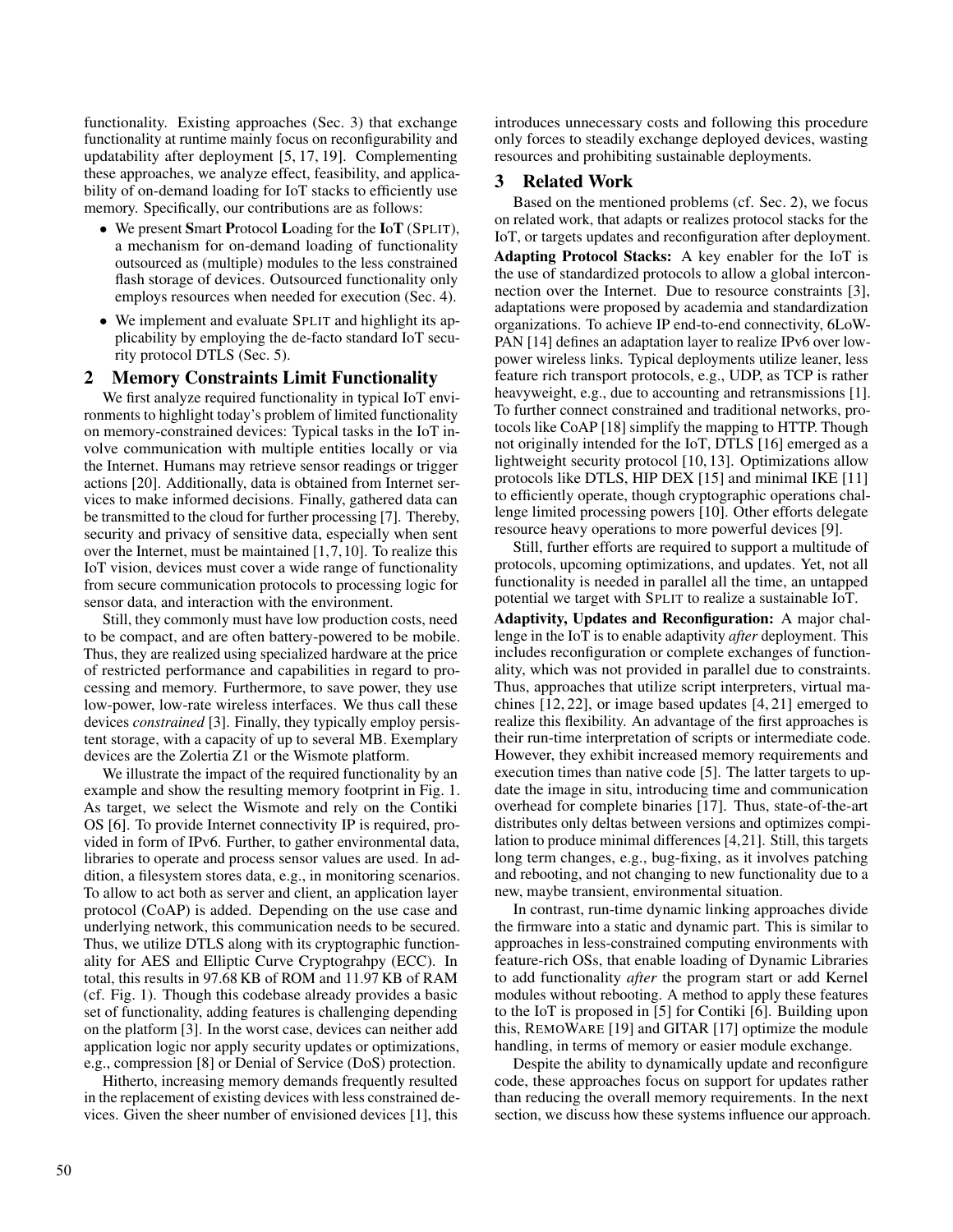# 4 On-demand Loading of Functionality

As illustrated in Sec. 2, realizing an IoT stack and adding necessary application code can easily exceed the available memory of many constrained IoT devices, limiting the overall functionality that can be realized. We thus propose Smart Protocol Loading for the IoT (SPLIT), to enable *on-demand* loading of functionality. By that, we target to enable resource constrained devices to use a variety of functionality, without the need to consider ROM limitations. To achieve this, we propose to realize *base* functionality within the ROM itself, but outsource further functionality split into (multiple) modules to the less constrained flash storage of devices. In the following, we motivate the applicability of this approach.

Many use-cases, e.g., industry or home automation require IoT devices to communicate sensitive data over the Internet. Such communication needs to be secured, preferably utilizing standardized protocols like DTLS. However, *after* the handshake of a security protocol, which contributes the major part of the memory requirements, this functionality is not required for following data transmissions. Similarly, protocols above the transport layer<sup>1</sup> are not required for sensor readout or application processing. The key observation is that we can split functionality into smaller *modules* that do not need to be present in memory in parallel, due to the general workflow.

At the same time, IoT devices possess a comparably large flash storage, i.e., MB vs. KB, which is typically only marginally occupied by sensed data or device specific configuration. This provides a natural location to store currently not required modules, enabling us to increase the usable code base, i.e., functionality, only limited by the size of the flash storage, which is at least an order of magnitude larger.

We discuss our design (cf. Fig. 2) along an exemplary use case. An application on a device needs to establish a secure communication with an Internet-based service. The respective protocol is not included in the device's ROM, but present in form of modules  $(m_1-m_3)$  in the flash storage. We assume these to represent the *handshake*, the *secure transfer*, and the *teardown* of the protocol. When an application now wants to utilize the provided functionality, it triggers the *Loader*.

To simplify this process for developers, we propose to employ approaches as in [19]. Accordingly, a developer defines a task, e.g., *initialize communication*, that is interpreted by the Loader, e.g., provided to the *application* via an API, which in turn executes the required modules in order. Alternatively, the modules could each link to another, such that a successful return triggers to load and execute the following module.

The Loader copies the required code of  $m_1$  from the device's flash storage to RAM. To always have sufficient memory available for this copy operation, SPLIT statically reserves memory. Specific values are discussed in Sec. 5. Before execution of the module, the Loader has to check if all symbols are resolved. These include symbols that link to basic firmware (global) functionality, e.g., memory allocation or file access, and to intra-module (local) functionality, e.g., multiple functions in one module that call each other [5, 17, 19]. After this, the module is ready and the entry point is called.



Figure 2. Functionality with a high memory footprint is split into modules and stored on the external storage. When needed, these are loaded, prepared, and executed.

During execution,  $m_1$  needs to allocate memory for a data structure that is used by multiple modules, e.g., to store peer information. Thus, we add a *State Management* component that handles memory allocations for state required across modules. Other memory management tasks, e.g., for transient operations inside the modules, are still handled by the OS. After *handshake* completion, the Loader continues the protocol by loading and executing *m*2. Depending on the available memory,  $m_1$  can either stay active or has to be *unloaded* to free up space. If memory permits and  $m_1$  is frequently used, the former reduces the overall loading time. After successful execution, the Loader loads  $m_3$ . In case of an error, it depends on the protocol or application if re-running the current module is sufficient or a rollback to a previous module is required.

With this approach, we reduce the overall ROM utilization and simultaneously increase the available functionality on the device, in principle only limited by the available flash storage.

#### 4.1 Splitting Protocols into Modules

In the following, we show the modularization of DTLS as a representative security protocol. Especially security protocols require manifold functionality ranging from *large state machines* to handle various packet types during connection setup over *symmetric* to *public key cryptography* [10, 11, 13, 15, 16]. Furthermore, mechanisms that tailor these protocols to efficiently operate despite limited processing power and lossy, low-power wireless networks in the IoT, trade computation speedups against increased memory requirements [8, 10].

Fig. 3 shows the DTLS handshake and subsequent application data exchange. The handshake consists of several packets divided into *Flights*. Flights 1-2 implement a returnroutability test to detect spoofed IP addresses. The *Hello* messages in Flights 3-4 negotiate DTLS parameters, e.g., the cipher. Furthermore, Flights 4-5 establish cryptographic keys (*KeyExchange*s) and authenticate the server to the client (optionally also vice versa) with *Certificate*s. *ChangeCipherSpec* and *Finished* in Flights 5-6 validate and finish the handshake.

This deterministic handshake procedure allows for a natural modularization of DTLS, e.g., along the flights or messages. However, flight-based modules are too large for our target devices. Thus, in a simple approach, we would split DTLS functionality into two modules for each message: One for processing and another for creating and sending of the message. Thus, we achieve efficient memory usage as modules only occupy memory when needed for the processing of a respective packet. Furthermore, we reduce incurred overheads as a handshake uses each module only once (two times for *ClientHello* modules). The same approach can be applied to application layer protocols, e.g., CoAP [18] which pro-

 $1$ UDP, 6LoWPAN, and core functionality are key requirements for the envisioned IoT and, thus, we decided to not split below the transport layer.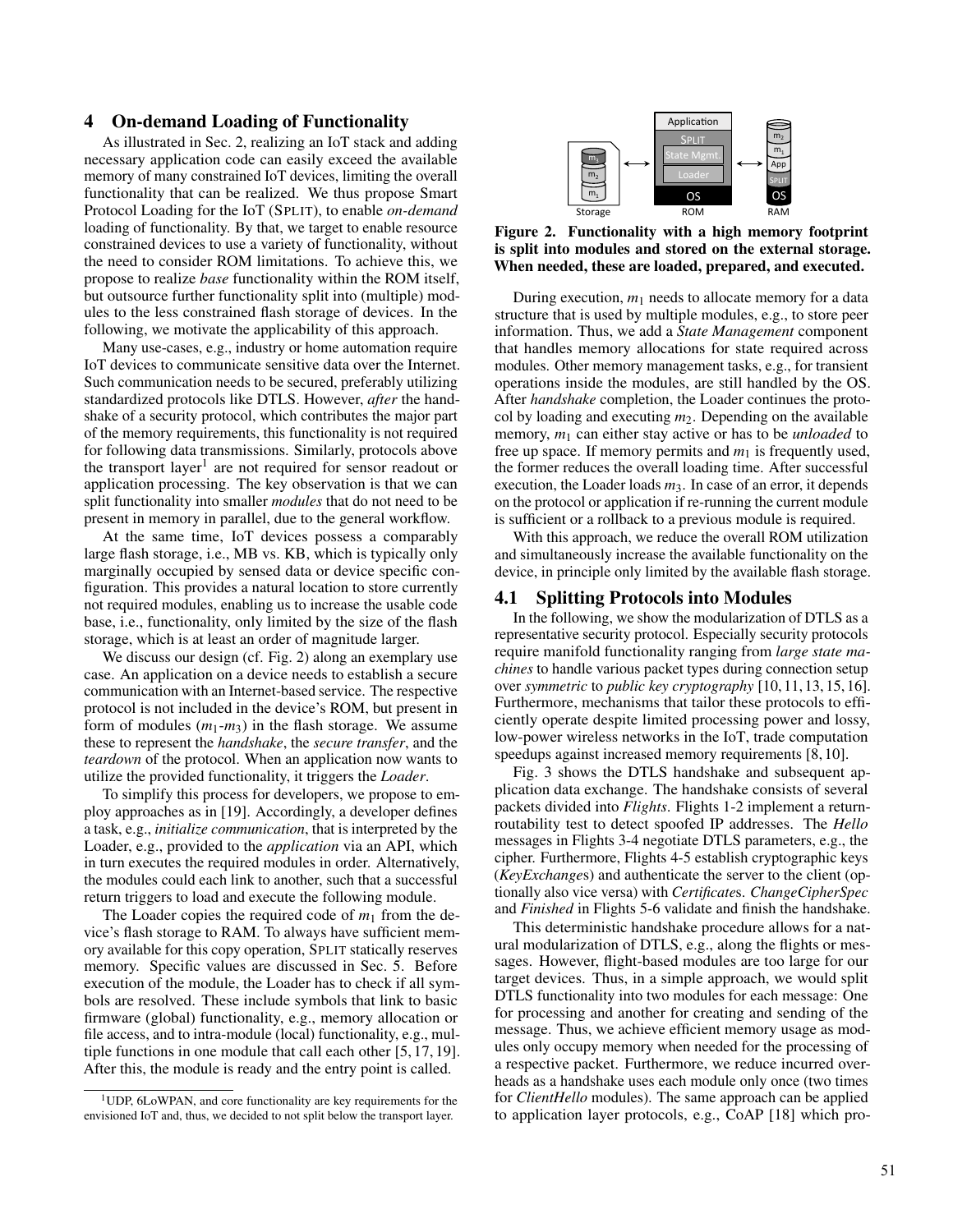

Figure 3. We separate DTLS messages into modules (individual messages). The granularity is tunable and protocol determinism allows for mitigating latency overheads.

cesses *GET*, *PUT*, *POST*, and *DELETE* requests. As SPLIT does not define the granularity of modules a priori, also alternative modularizations are possible. Moreover, even if CoAP fits into a single module, offloading it can still be beneficial as it frees resources for other resource-intensive protocols.

# 5 Implementation and Evaluation of SPLIT

Next, we describe our prototypical implementation of SPLIT's architecture and analyze its applicability on constrained devices. Moreover, we illustrate how we prepared the protocols for SPLIT. Subsequently, we evaluate the runtime overhead in comparison to a default DTLS implementation.

# 5.1 Implementation & Protocol Splitting

SPLIT Prototype: Our prototypical implementation of SPLIT is based on Contiki 2.7 [6]. We adapt and extend the Default Loader [5] with respect to our design in Sec. 4. Following our scenario, we choose Contiki with integrated IPv6 support over IEEE 802.15.4 links, i.e., 6LoWPAN, as our base OS. As modules are stored on the flash storage, we also include a file system. Modules use the Executable and Linkable Format (ELF), also used by the Default Loader. As target platform, we select the MSP430X-based Wismote which provides 16 KB of RAM and a minimum of 128 KB ROM (up to 256 KB). Although we target to improve the protocol handling of constrained devices that may expose less than the aforementioned ROM sizes [3], the remaining *headroom* alleviates the implementation, debugging and evaluation process.

To trigger the *Loader* to execute a protocol or application, the developer calls a defined entry point, e.g., instructs the Loader to start a *handshake* or *measurement*. As a first step, the Loader locates the respective initial module on the file system, parses respective header information, e.g., offsets for symbols or string tables, and copies the binary code to the preallocated memory. Using the stored information, the Loader checks the *relocation* table. This contains symbols that cannot be resolved at compile time, either because they are not provided by the module itself (base firmware functionality), or their location is not known before the actual copy process. For base firmware functionality (global symbols), the Loader retrieves the name, e.g., printf, looks up the address in the symbol table of the firmware and writes this address to the re-

Table 1. Size in KB when compiled for the Wismote. <sup>∗</sup>Values obtained by measurements during evaluation.

| <b>SPLIT</b>                 | <b>ROM</b>             | <b>RAM</b>                  |
|------------------------------|------------------------|-----------------------------|
| Contiki with IPv6            | 39.34                  | 7.85                        |
| + Loader + State Mgmt.       | $+2.57$                | $+0.82 + 4.25$ <sup>*</sup> |
| $+$ SHA256 + $\mu$ ECC + AES | $+3.35 + 9.59 + 10.72$ | $+0.18$                     |
| + Symbol Table               | $+9.97$                |                             |
|                              | 75.54                  | 13.1                        |

spective location. Depending on the use-case and deployment, the modules can be pre-linked to the core firmware [5, 17], which allows to remove the necessary code for the global symbol linking as well as the symbol table itself, thus saving space. On the downside, this limits flexibility, as the modules cannot be used across platforms with different base firmware. In case of functionality provided by the module itself, the Loader calculates the final addresses after copying the code to the memory, using the starting address and offsets contained in the header. The standard loader employs linear search on the symbol's name to find this information in the ELF file. To obtain the data with a single flash operation, we instead read it from an ordered list distributed with the module. This process is repeated for read-only data and initialized variables.

Preparing Protocol Modules: With the SPLIT-architecture in place, the next step is to provide loadable modules. Following Sec. 4.1, we split DTLS along its handshake and secure exchange phases. We choose tinyDTLS 0.8.2 and replaced its ECC implementation with *µ*ECC (micro-ECC) as it exhibits faster processing at a minor size overhead. In this process, two requirements have to be tackled: *i)* We need to minimize the module interdependencies, i.e., extract selfcontained modules if possible. Moreover, *ii)* we need to stay within platform dependent memory boundaries, i.e., use the available RAM efficiently, such that other operations are still possible. Given these requirements, we obtain 20 modules for tinyDTLS. Thereof client and server each have 5 individual modules, e.g., handling a client or server key exchange, and 10 common modules, e.g., initialization, retransmit handling or handshake finishing. Moreover, we decouple stand-alone functionality, i.e., SHA-256 hashing, *µ*ECC as well as AES, and place it in the ROM. We argue that this can also be utilized when disseminating modules, e.g., checking signatures, and thus save loading steps. In addition, we decouple perconnection state to be stored by the *State Management*.

SPLIT Memory Breakdown: We summarize all sizes of the *static* base firmware in Table 1. The base firmware (Contiki + IPv6 support) occupies 39.34 KB ROM and 7.85 KB RAM. Adding the *Loader* (+ file system support) and the *State Management* component adds 2.57 KB to the needed ROM and 0.82 KB of RAM. To provide space for the modules, we reserve 1.32 KB of RAM to fit the largest module and further reserve 2.93 KB for protocol state (4.25 KB in total). The amount of reserved memory is empirically chosen and could be precomputed, e.g., using static code analysis and use-case knowledge, e.g., number of peers. Additionally, we move stand-alone functionality used by DTLS to the ROM, resulting in 3.35 KB for the SHA-256 hash implementation and 9.59 KB for µECC. Moreover, the AES implementation occupies 10.72 KB of ROM and 182 B of RAM. Finally, we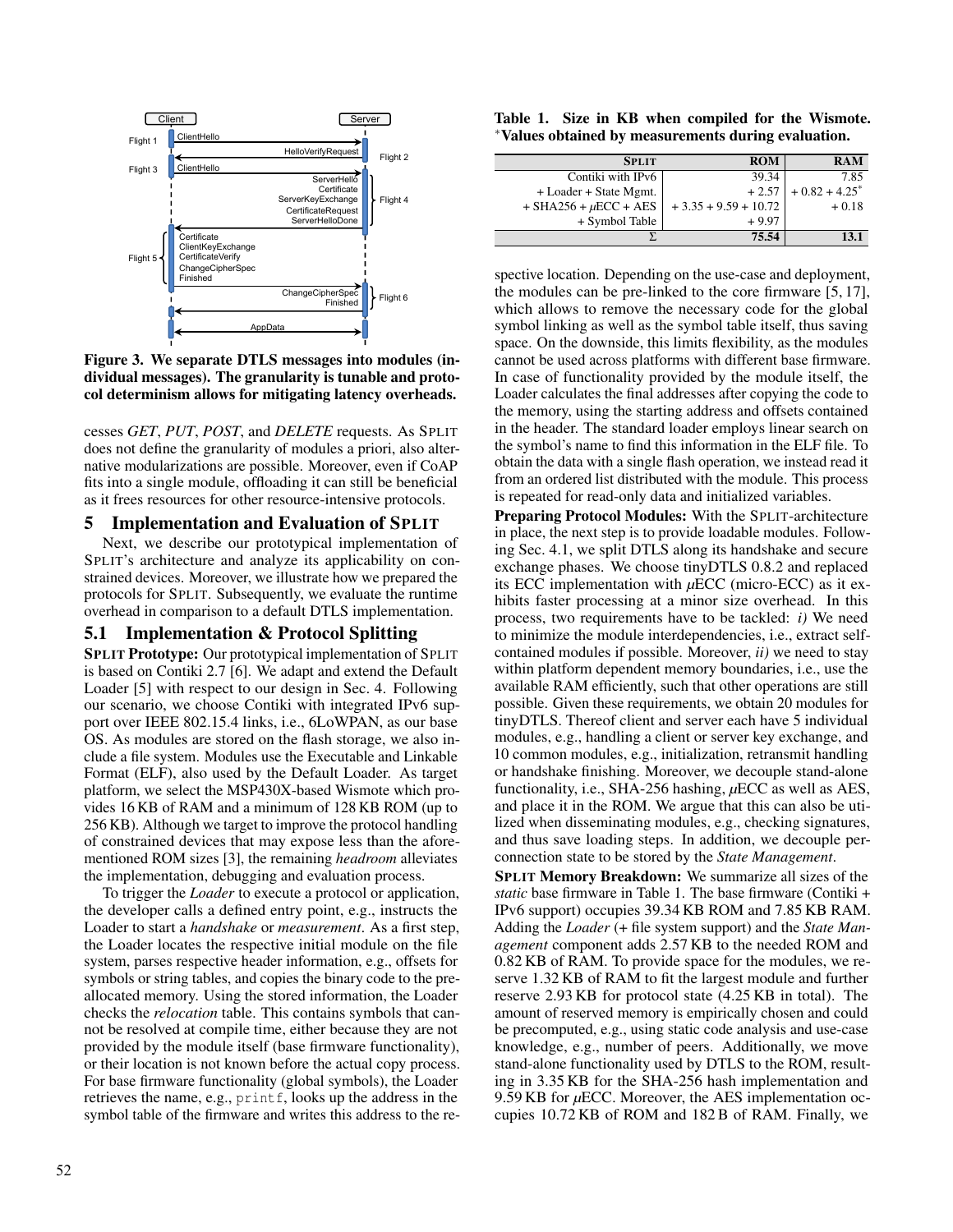

#### Figure 4. Overhead introduced by SPLIT for individual modules and during operation.

include the symbol table of the complete firmware, which adds 9.97 KB to the needed ROM. In total, this SPLIT-enabled firmware occupies 75.54 KB of ROM and 13.1 KB of RAM. The tinyDTLS modules occupy 37.82 KB of flash memory, including *all* necessary ELF header information, e.g., string tables or relocation information. For actual code, 13.28 KB are necessary. This firmware fits the definition of constrained devices (specifically Class 1 devices) [3], but enables increased functionality that is in principle only limited by the storage.

#### 5.2 Performance

SPLIT Base Time Overhead: Next, we evaluate SPLIT's processing time overhead based on the extracted tinyDTLS modules. To evaluate our prototype in a reproducible manner, we utilize the Contiki Cooja simulator. We program a client based on our SPLIT-firmware, populate the modules on the storage of the simulated device, subsequently load the modules, and measure the time for several steps during the loading process. Fig. 4(a) depicts these times for our 20 tinyDTLS modules. For better visibility, we sort them by their runtime and not in their order within the handshake process.

The first step consists of copying the relevant data from flash into RAM and parsing ELF headers, that contain information about symbols that have to be linked or read-only data that has to be copied. If not stated otherwise, the numbers provided in the following are the average and the standard deviation. This first step takes  $10.64 \text{ ms} \pm 0.003 \text{ ms}$  for the ELF files that have a size between 0.65 KB to 3.84 KB. Subsequently, the Loader links symbols, i.e., globally against the firmware and locally inside the module, which takes  $0.8 \text{ ms } \pm$ 2.15 ms per global and  $7.52 \text{ ms} \pm 6.57 \text{ ms}$  per local symbol. The current prototype performs a rather naive approach, retrieving each global symbol individually from the table. Thus, this step increases with the amount of symbols. Optimizations include pre-linking global symbols, saving addresses in the ELF *after* the first load, or caching for repetitive lookups.

SPLIT Overhead during Execution: To analyze the impact of SPLIT during operation, we compare the *processing* time of a SPLIT-enabled client and server to execute a DTLS handshake with an *unaltered* counterpart over a single IEEE 802.15.4 hop against a *Default* client and server. The handshake is based on ECC utilizing the NIST P-256 curve [2], SHA-256 hashes, and mutual authentication.

We divide the handshake into steps and measure the individual processing times for the *Default* and SPLIT client. In this configuration, and with regard to the available RAM (cf. Table 1) and present modules, we are only able to load

one module at a time. Thus, the following evaluation can be seen as a *worst-case* scenario. Based on the measurements, we further derive processing times for a SPLIT-Opt client that uses pre-linked modules (cf. Sec. 5.1). We observed retransmissions in the *Default* and SPLIT case, as DTLS does not consider the limited processing abilities of peers. However, approaches to drastically mitigate this effect exist [10]. We thus exclude retransmission influences in our further analysis. The results are summarized in Fig. 4(b). In the *Default* case, the whole processing time, including application data transmission  $(s_{11})$ , takes 18.75 s. When performing the handshake with a SPLIT-enabled client, the overall processing time increases by  $33.74\%$  to  $25.08$  s. As summarized in Fig. 4(c), a SPLIT-enabled server that executes a handshake with an unaltered client takes 24.82 s, while the *Default* server requires 18.88 s. In this case, SPLIT adds 31.45 % of overhead compared to the *Default* implementation. The relative high overall processing is due to expensive ECC calculations and mutual authentication. Such a setup is required to ensure end-to-end security without dependence on a trusted delegation point [9]. Thus, we follow recommended standard settings [2].

Finally, we analyze *what-if* scenarios following our discussion about potential optimizations in Sec. 5.1. We point out that although the current version of SPLIT offers flexibility, the results can be seen as *worst-case* times, based on the required steps. To analyze the potential benefit of an optimized version using pre-linked modules, we calculate the processing time without the need to link *global* symbols. As illustrated in Fig. 4 (SPLIT-Opt), this could reduce the overhead to 23.34 % (23.13 s in total) for the client. Similarly, on the server, this can reduce the overhead to 21.92 % (19.25 s). Although these overheads are not negligible, this is a worst-case evaluation, as we can only load one module at a time. Thus, we further analyze a special version of SPLIT, called SPLIT-Opt+, where we also assume the *local* symbols to be set in the module *after* the first load. This is possible as only one module is active at a time in this setting and thus the memory location is always the same, i.e., intra-module dependencies do not change their address. Following this, the times for subsequent operations can be reduced, i.e.,  $19.67 s (+ 4.88\%)$  for the client and 19.81 s  $(+ 4.9\%)$  for the server.

# 6 Deployment Considerations

Although SPLIT allows to increase the available functionality, this comes at the price of induced overhead, with respect to time and energy. In the following, we discuss aspects that have to be considered and propose mitigation strategies.